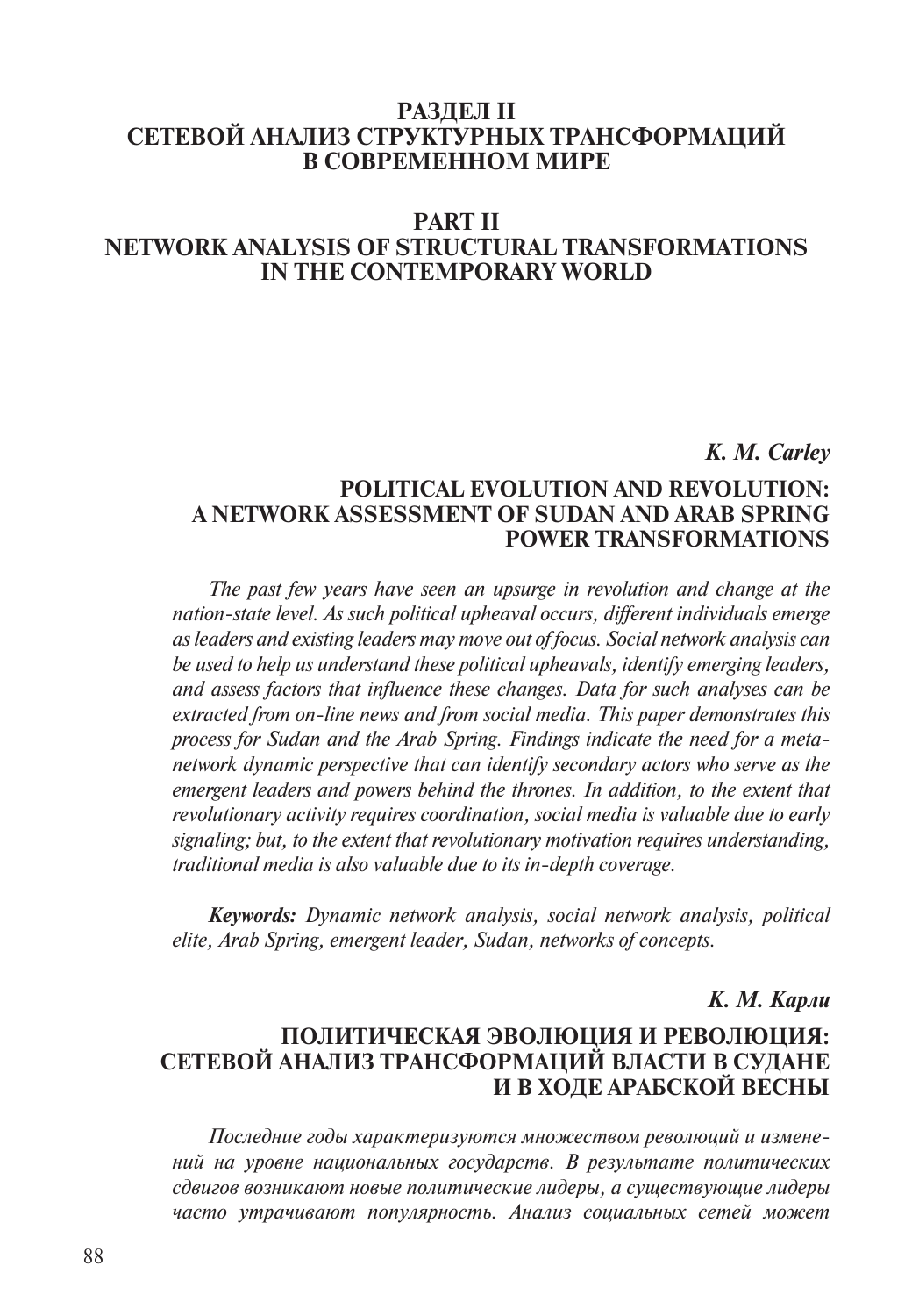*быть использован для того, чтобы понять эти политические сдвиги, идентифицировать возникающих лидеров и оценить факторы, влияющие на изменения. Данные для анализа могут быть извлечены из онлайн-новостей и социальных медиа. Отраженные в статье результаты анализа событий в Судане и Арабской весны показывают необходимость применения метасетевого динамического подхода, который позволяет выявить акторов второго плана, оказывающихся как новыми лидерами, так и «серыми кардиналами». Кроме того, выясняется, что в динамике революционной активности социальные медиа играют лишь роль средства раннего оповещения об акциях, тогда как долгосрочное развитие революционных настроений подразумевает использование более глубоко воздействующих традиционных медиа.*

*Ключевые слова: динамический анализ сетей, анализ социальных сетей, политическая элита, «Арабская весна», возникающий лидер, Судан, сети концептов.* 

#### **Introduction**

Political turmoil and state instability are growing concerns. Examples of such instability are the ongoing separation of Southern Sudan from Sudan, and the revolutions and warfare in the Middle East. As such events occur, a number of political elites politicians, celebrities, political critics, and so on, play a role in the political transformation. Some members of these elites are leaders of the countries in question, others are insurgents or revolutionaries, and still others are peacekeepers. Importantly, these individuals are connected and the connections among them influence overall outcomes. Indeed, social networks are ubiquitous and underlie much individual, social and political behavior. These networks, particularly those of the political elite, are relevant to societal level transformations such as that occurring in Sudan and the Arab Spring.

Herein, the political instability in the Sudan and the Arab Spring are assessed by examining changes in the social networks and the meta-network for each of the countries separately. This paper provides an overview of two large projects examining evolution and revolution using a meta-network approach. High level results are presented. To attain these results, first, AutoMap is used to extract the networks by time period and country. Then ORA is used to visualize and assess changes in these networks. In the case of Sudan, all data is derived from the Sudan Tribune Review and Lexis Nexus. Hundreds of thousands of documents from 2000 to the present were used. These data are analyzed by year. In the case of the Arab Spring, hundreds of thousands of news articles and tweets are assessed. These are categorized by country and by month. Only tweets related to Syria are discussed here.

#### **Data-to-Model and Dynamic Network Analysis**

Traces of Sudan and Arab Spring political elite networks appear in newspapers and social media. Multiple technologies are needed for extracting, analyzing, and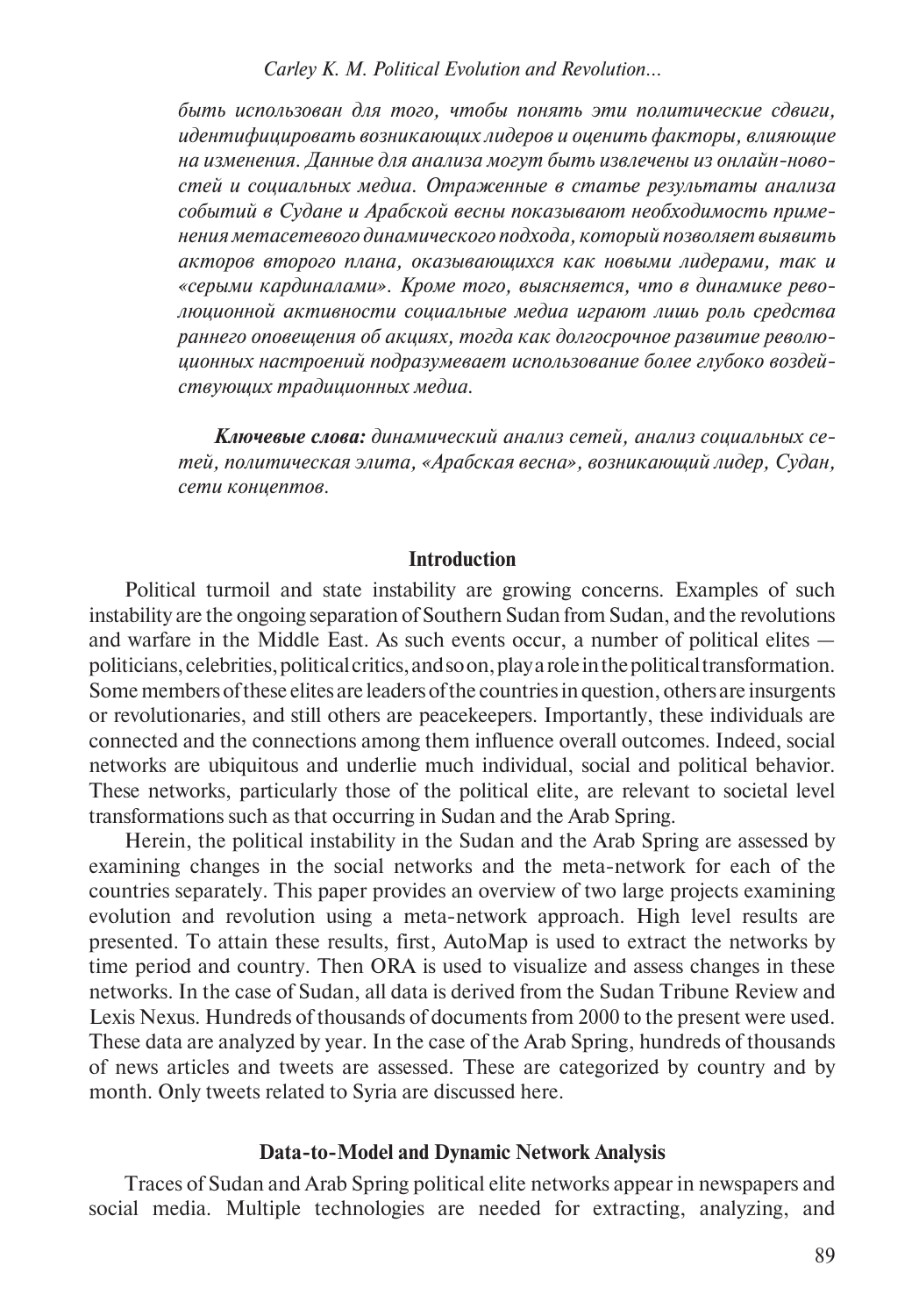forecasting change in these political elite networks from these data sources. For the results presented here, the CASOS tool suite was used. First AutoMap was used to extract the networks from newspaper and Twitter data. Then ORA was used to analyze the data and assess change. AutoMap (Carley et al 2012a) is text-mining software that, using semantic and syntactic information in conjunction with pre-defined thesauri, extracts key entities and the relations among them, i.e., networks, from texts. Aspects of this approach are referred to as network text analysis (Diesner and Carley 2005). ORA (Carley et al. 2012b) is a network analysis package that uses statistical and graphtheoretic techniques to assess social and meta-networks and their changes through time. There are many ways in which ORA supports network analysis: 1) identification of key nodes and groups; 2) comparisons of two different networks; 3) statistical change detection on sequences of networks; 4) trail analysis for examining networks through time and space; 5) agent-based simulations for forecasting network change; and 6) comparative statics for assessing the impact of a change in a network. This process of moving from web-scraped texts to automated network extraction to dynamic network analysis is referred to as the data-to-model process and involves numerous steps for cleaning and processing the data (Carley et al. 2012c).

The data-to-model process extracts not just the social network (people and the connections among them) but also the full meta-network (Carley 2002). In a metanetwork there are multiple types of nodes (multiple entity classes). The data herein was coded with the classes: agents, organizations, locations, knowledge, resources and tasks. In a meta-network there are multiple types of relations. In general, for each pair of entity classes there are one or more node classes. For example, there are two-mode networks such as agents by tasks, and one-mode networks such as agents by agents (the social network).

A key feature of a meta-network is that it enables network analysis to be conducted through time and space. This is often referred to as dynamic network analysis. Dynamic network analysis is an analytical approach that compliments mainstream statistics. Whereas statistical analysis focused on understanding the distribution of data elements that are independent and identically distributed; dynamic network analysis focuses on assessing data elements that have relations to each other forming a network. Due to these relations, often referred to as row-column dependencies, network elements such as the nodes and the links cannot be treated as independent. Since the nodes are highly dependent one on another, standard statistical assumptions do not hold. With dynamic network analysis, the focus shifts from aggregate measures of performance for a collection of people to the performance implied by the structure of relations among these people. With a dynamic network analysis model, the researcher can identify key people, tasks, ideas and locations, hidden groups and changes in these over time. Standard social network metrics (Wasserman and Faust 1994) can be applied in a meta-network to all one-mode and two-mode networks.

#### **Sudan**

The Sudan is a country in Africa made up of distinct ethnic groups and multiple types of climatic zones. The country is faced with internal dissension, genocide in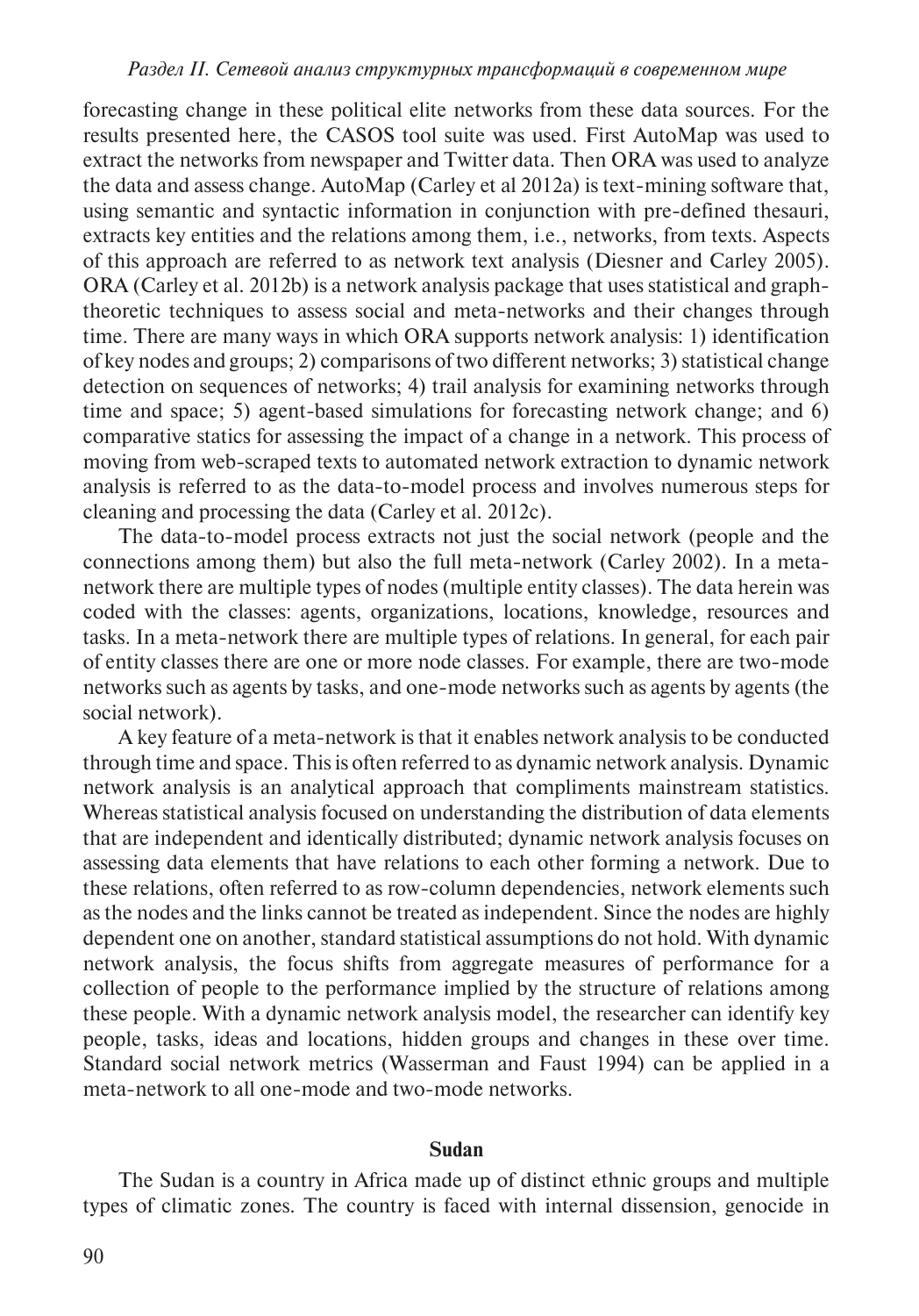Darfur, changing political conditions, and increased desertification (Deng 2006). The president of Sudan is Omar Hassan Ahmad Al-Bashir. In 2004 there was international recognition of genocide, leading to the UN sanctioning an autonomous Southern Sudan in 2005. John Garang was the vice president of Sudan, was to become the president of Southern Sudan, but then died in a plane accident in 2005. In 2005 the government of Southern Sudan was formed and Salva Kiir Mayardit became the president and Reik Machar became the vice president. Ali Osman Taha became the vice president of Sudan. In 2010 the referendum for a separate Southern Sudan was passed. The data here covers this period of political evolution from 2000 to 2010.

Who are the key players? That is, across this decade who has been critical? We answer this by using social network metrics. These are presented in a series of tables. In Tables 1 through 5 the actors are color coded to indicate region of the world and political affiliation. The actors in gray, with black lettering, are part of the United Nations peacekeeping force, the United States or related leaders. Those actors in light gray, with black lettering, are from the Middle East or Africa. Those actors in dark gray, with white lettering, are from Southern Sudan and those actors in white, with black lettering, are from Sudan.

Table 1 shows the political leaders of Sudan using the standard social network metrics for power and influence. These are degree centrality, betweenness centrality, and eigenvector centrality. Degree centrality measures how many others the actor is connected to. Betweenness centrality measures the number of critical paths through the actor. Eigenvector centrality measures the extent to which the actor is highly connected to others who themselves are highly connected. These are three classic measures used to identify individuals with power in the social network. Not surprisingly, Bashir is the top ranked actor in all three measures. It is important to note that with these metric — most of the actors are leaders of countries. Two exceptions stand out — Ocampo and Keith Richards. Luis Moreno Ocampo was the first Prosecutor of the International Criminal Court , and served from June 2003 to June 2012. Keith Richards of the Rolling Stones was a strong proponent for peace and worked against genocide in Darfur.

The trouble with these actors is that it didn't take network analysis to tell us they were important. The strength of network analysis is to go beyond what is obvious. In this case, the goal is to ask who has the power behind the throne. To that end different network metrics are valuable. Three secondary actors of interest that can be assessed by network analysis are the power behind the throne (those connected to the top leader who have the most connections to others, gatekeepers (high betweenness and low degree centrality) and latent leaders (those who take over if the top leader is removed). These secondary actors are shown in Table 2. They key thing to note is that while numerous individuals from Southern Sudan show up, not one appears from Sudan. This suggests that the Sudan has a monolithic government run by a single individual; whereas, Southern Sudan has a more distributed government. The fact that all latent leaders are from outside the Sudan suggests that there is not a strong body of leaders within Sudan and Southern Sudan to prevent new conflict and further atrocities. One side note: Abu-Ahmed appears to be an error and not an actual specific actor.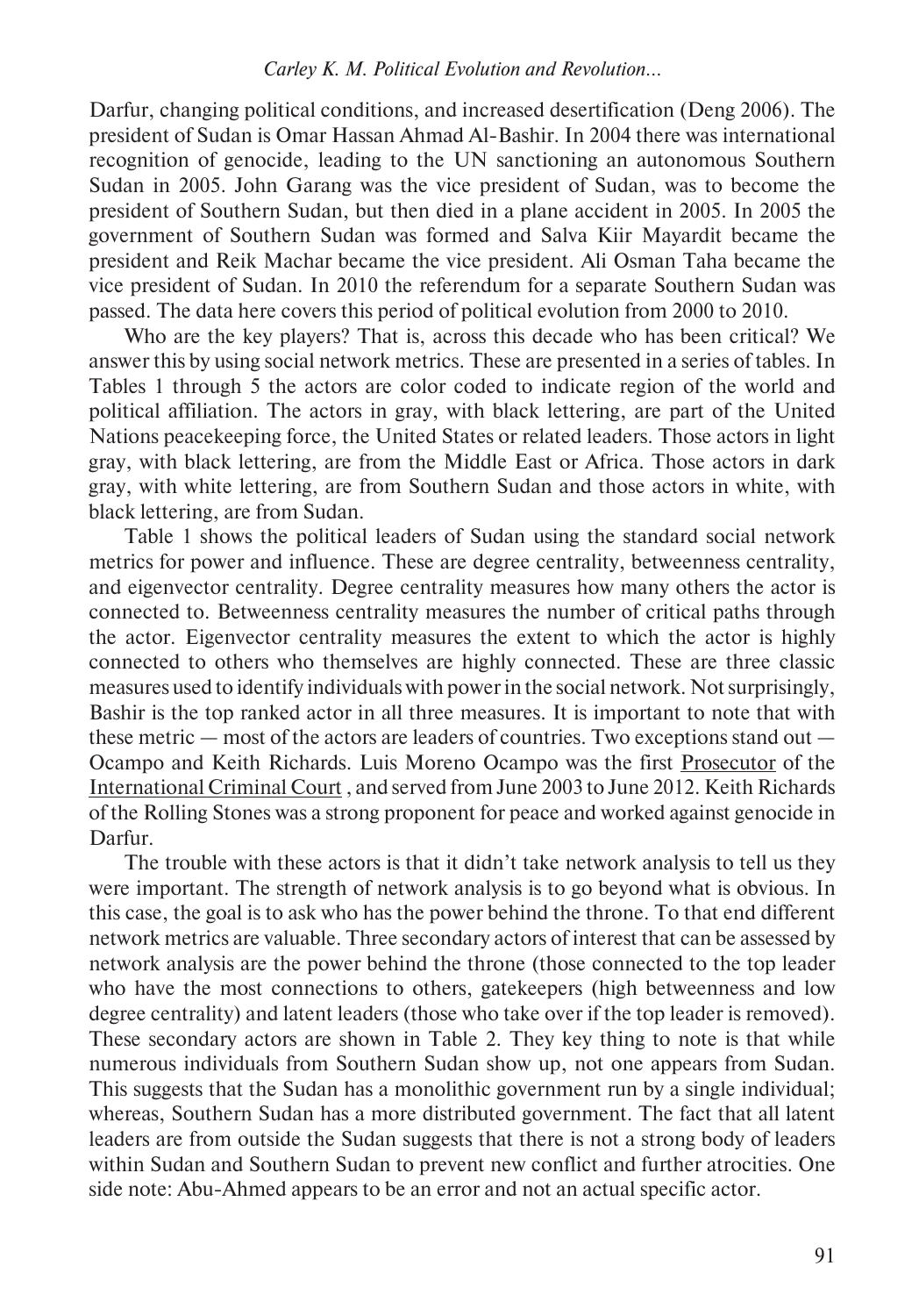*Раздел ii. Сетевой анализ структурных трансформаций в современном мире*

*Table 1* 

| Rank | <b>Degree</b>       | <b>Betweenness</b>  | <b>Eigenvector</b>  |  |
|------|---------------------|---------------------|---------------------|--|
| 1    | omar al bashir      | omar al bashir      | omar al bashir      |  |
| 2    | john_garang         | john_garang         | salva_kiir_mayardit |  |
| 3    | george_w_bush       | george_w_bush       | john_garang         |  |
| 4    | salva kiir mayardit | salva kiir mayardit | luis moreno ocampo  |  |
| 5    | yoweri museveni     | mustafa fadhil      | ali osman taha      |  |
| 6    | ali osman taha      | saddam hussein      | george_w_bush       |  |
| 7    | joseph kony         | keith richards      | yoweri museveni     |  |
| 8    | kofi annan          | barack obama        | hosni mubarak       |  |
| 9    | barack obama        | ali osman taha      | joseph kony         |  |
| 10   | hosni mubarak       | usama bin laden     | thabo mbeki         |  |

# **Political elite in the Sudan across all time periods**

*Table 2*

| Rank | <b>Power Behind the Throne</b> | Gatekeeper           | <b>Latent Leader</b> |  |
|------|--------------------------------|----------------------|----------------------|--|
|      | luis moreno_ocampo             | peter longole kuma   | kofi annan           |  |
| 2    | john garang                    | john terry           | hosni mubarak        |  |
| 3    | hosni mubarak                  | martin odwar         | bill clinton         |  |
| 4    | idriss deby itno               | nyachigak nyashiluk  | ban ki moon          |  |
| 5    |                                | betty ogwaro         | yoweri museveni      |  |
| 6    |                                | john wol makec       | luis moreno ocampo   |  |
| 7    |                                | mark john            | tony_blair           |  |
| 8    |                                | nawaq alhazmi        | idriss deby itno     |  |
| 9    |                                | ahmed abu            | thabo mbeki          |  |
| 10   |                                | aloysius emor ojetuk | ibrahim khalil       |  |

### **Secondary actors in the Sudan**

A final type of secondary actor is the emergent leader (Table 3). The emergent leader is the individual who is very busy  $-e.g.,$  that is highly connected to other actors, knowledge, resource and tasks, has to negotiate with others for knowledge and resources needed to do tasks, has to coordinate on task completion, and so on. Earlier studies have shown that actors with these characteristics tend to tell others what to do and serve as informal and emergent leaders. Notice that if the top level of leaders were removed, no person in Sudan or Southern Sudan would remain on the list. Rather a number of leaders of African countries emerge as potential power players (Zenawi, Mbeki, Mugabe). This result shows the power of using meta-network metrics that take into account more than the social network.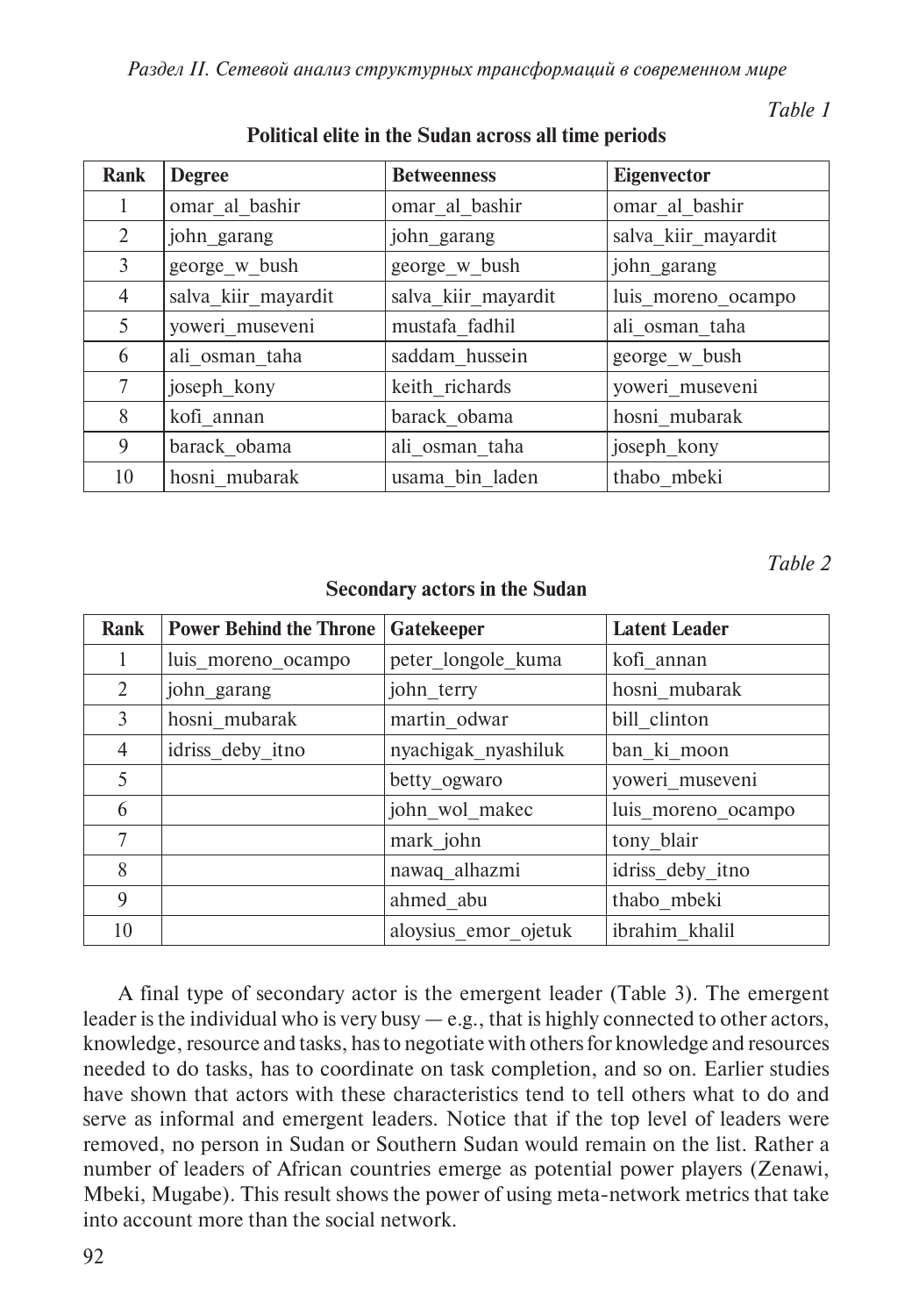| Rank           | <b>Emergent Leader – Before</b> | <b>Emergent Leader After</b> |
|----------------|---------------------------------|------------------------------|
| 1              | omar al bashir                  | yoweri_museveni              |
| $\overline{2}$ | george w bush                   | joseph_kony                  |
| 3              | john garang                     | barack obama                 |
| 4              | salva_kiir_mayardit             | kofi annan                   |
| 5              | yoweri museveni                 | luis moreno ocampo           |
| 6              | Joseph kony                     | tony_blair                   |
| 7              | barack_obama                    | meles zenawi                 |
| 8              | kofi annan                      | thabo mbeki                  |
| 9              | luis moreno ocampo              | robert mugabe                |
| 10             | tony blair                      | usama bin laden              |

**Emergent leaders before and after removal of top incumbents**

In related work (Van Holt et al. 2012) we examined the relation of the ethnic groups to peace and conflict. In these networks — we have information on the number of ties across time to biomes, to livestock, and to environmental terms. For example, the more articles that talked about the relation of an ethnic group to livestock the higher the number of ties. We also considered the sheer number of environmental terms that were connected to the ethnic groups. The results are summarized in Figure 1. We found that ethnic groups at peace were strongly tied to distinct biomes. In contrast, those involved in conflict, that conflict is more severe the more the ethnic group is tied to livestock, environmental issues, and a variety of environmental issues. This result demonstrates how going beyond the social network to looking at the meta-network provides new insight into political revolution. In Figure 1, the bolder the line the stronger the relationship.



*Figure 1. Meta-network factors leading to conflict and peace*

### **The Arab Spring**

The Arab Spring began on December 18, 2010 when a Tunisian merchant set fire to himself after his goods were confiscated. By January 2011, the Tunisian president had fled to Saudi Arabia. On January 25, 2011 protests broke out in Egypt leading to the government being overthrown on February 11, 2011. In Libya the protests started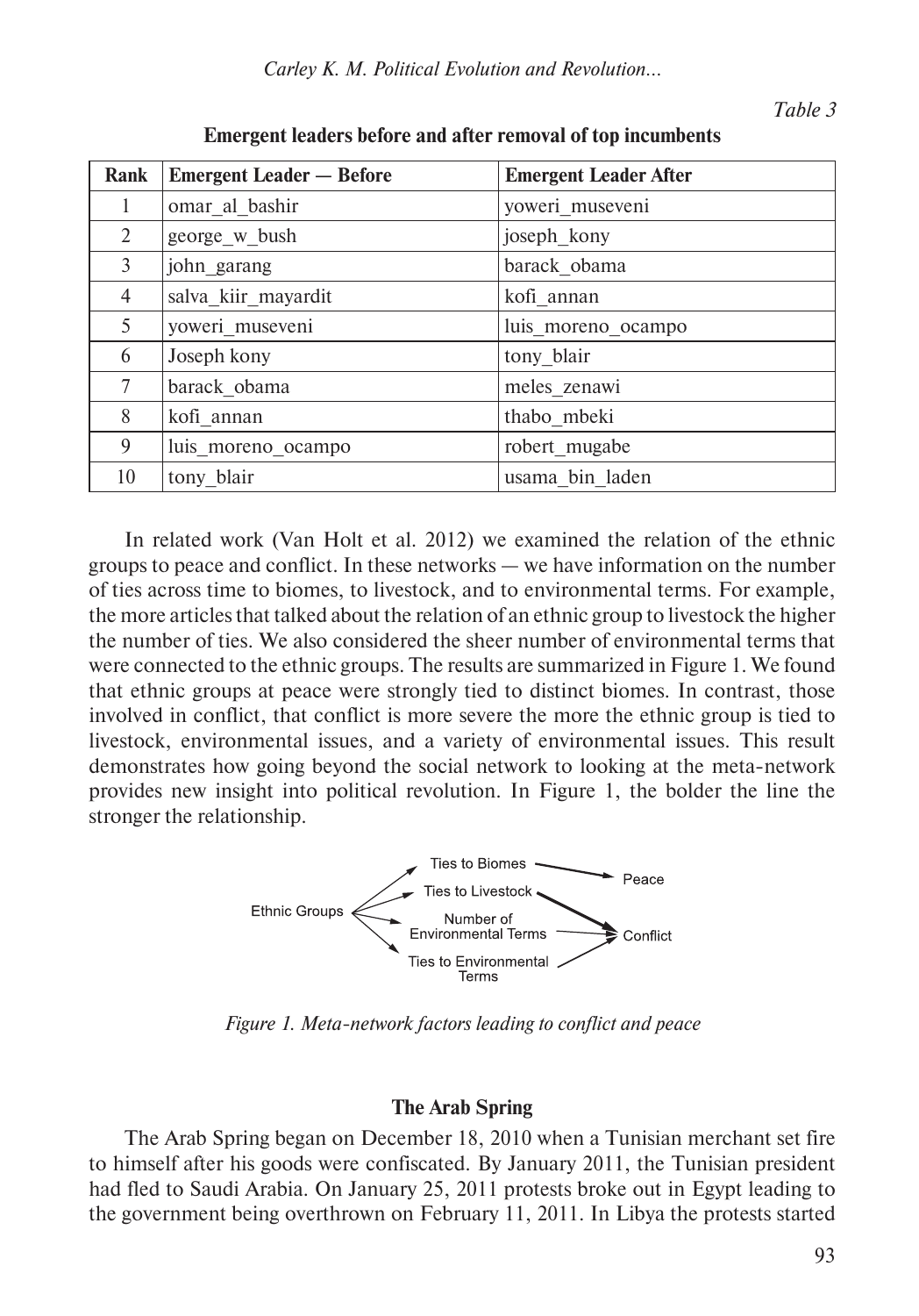#### *Раздел ii. Сетевой анализ структурных трансформаций в современном мире*

on February 15,  $2011$  — and by August 23,  $2011$  the government was overthrown — but by all-out internal warfare. Numerous explanations for the Arab Spring have been offered (Anderson 2011). We take a network analytic approach (for a more detailed assessment see: Pfeffer and Carley 2012a).

Now let us consider the way in which social networks can help us understand the Arab Spring. In Figure 2, we see the first four months of activity. Purple is for revolution & protest, while red is for warfare & conflict. The darker the color the more concern and articles there are for that country on that topic. As can be seen, the region is in a low state of conflict and protest; but then over time revolution breaks out in Tunisia, Algeria and Egypt, spreads to Libya and so on — and then Libya converts to all out warfare.



*Figure 2. Spread of revolution through the Arab Spring*

A key question is why are the profiles so different for Libya and Egypt? The network text analysis reveals that in both countries there is a spike in the number of actors reported in the news as the revolution ensues. In other words, the number of political elite brought to the attention of the public increases at the onset of the revolution. In both cases, the incumbent leader is the top actor in degree centrality until they are deposed. In both cases, there is high volatility in the gatekeepers (those high in betweenness and low in degree centrality).

Some of the network differences in Libya and Egypt are captured in the network statistics in Table 4. In this case, the incumbent is in white. The actors in green are part of the United Nations peacekeeping force, the United States or related leaders. Those in yellow are from the Middle East. One key finding is that the lists of top actors contain no revolutionaries. Indeed, to find the revolutionaries one needs to a) remove world leaders not in the Middle East, b) remove television-cinema personalities, and c) examine secondary actors.

As noted, the top person in degree centrality, the leader, tends to be the incumbent in both countries. Over time, the person holding this position tends to be consistent. The top gatekeeper, the person high in betweenness and low in degree centrality, changes with each month. Different world leaders take on the position and the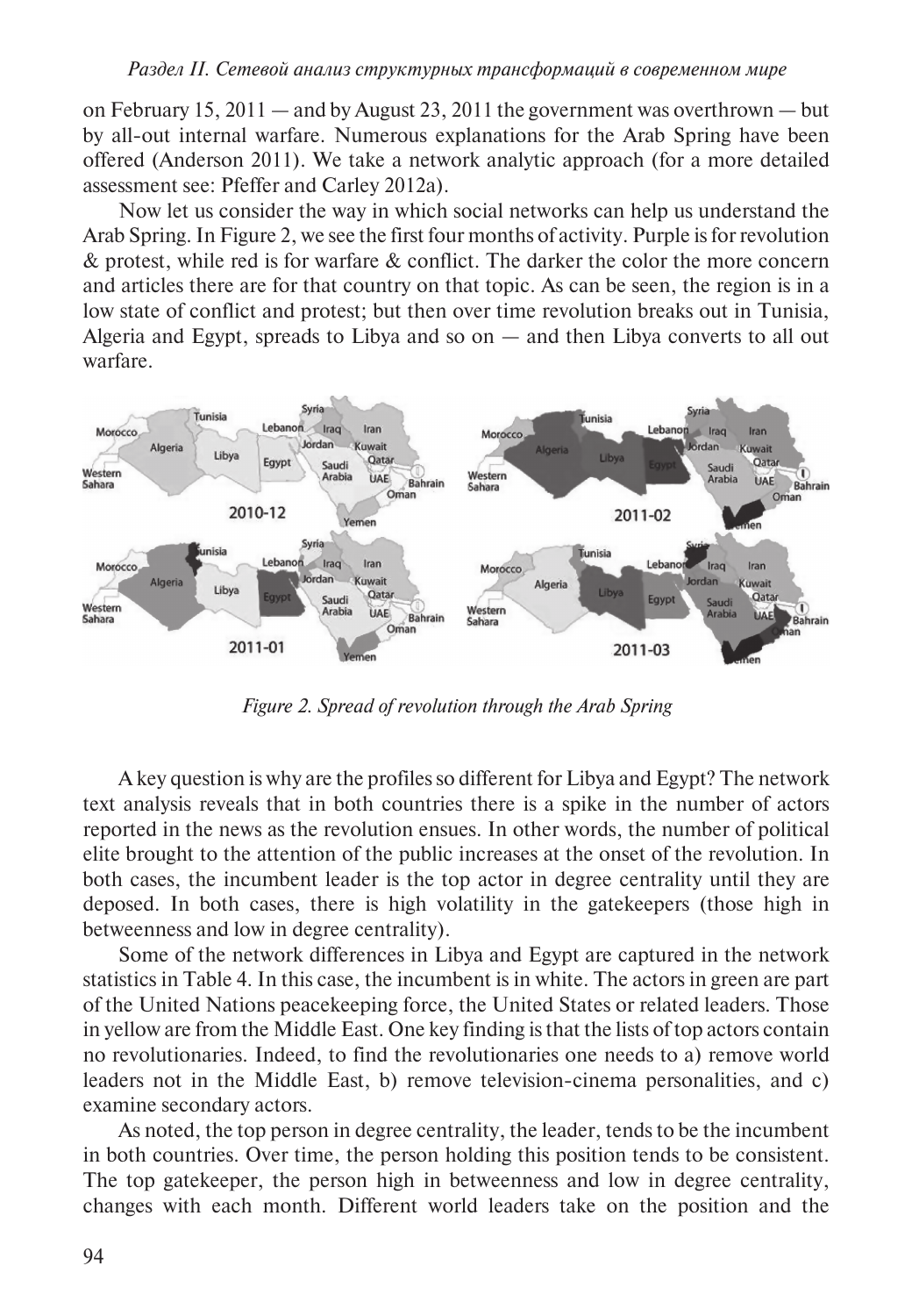occasional businessman and news broadcaster. It is likely that change occurs in the gatekeepers as change occurs in the issue of interest. That is, different actors champion different causes and bring together different groups based on the topic they are championing. Thus, for both countries the pattern of change in key actors is similar.

*Table 4* 

|              | <b>Egypt</b>                              |                                                           | Libya                              |                                                           |
|--------------|-------------------------------------------|-----------------------------------------------------------|------------------------------------|-----------------------------------------------------------|
| <b>Month</b> | <b>Leader</b><br><b>Degree Centrality</b> | <b>Gatekeeper</b><br><b>Betweenness-</b><br><b>Degree</b> | Leader<br><b>Degree Centrality</b> | <b>Gatekeeper</b><br><b>Betweenness-</b><br><b>Degree</b> |
| July 10      | Hosni Mubark                              | Michael Hayden                                            | Barack Obama                       | Prince Philip                                             |
| Aug 10       | <b>Barack Obama</b>                       | Asif Ali Zardari                                          | Alex Salmond                       | Peter Mandelson                                           |
| Sep 10       | Mahmoud Abbas                             | <b>Dmitry Medvedev</b>                                    | Alex Salmond                       | <b>Ben Cardin</b>                                         |
| Oct 10       | Hosni Mubark                              | <b>Dmitry Medvedev</b>                                    | Mahmoud Abbas                      | Lee Myung-Bak                                             |
| Nov $10$     | Hosni Mubark                              | Muammar<br>Gaddafi                                        | Nicholas Sarkozy                   | Benjamin<br>Netanyahu                                     |
| Dec 10       | Hosni Mubark                              | John Kerry                                                | Muammar<br>Gaddafi                 | Sadam Hussein                                             |
| Jan 11       | Hosni Mubark                              | Thaddeus<br>McCotter                                      | Muammar<br>Gaddafi                 | Kim Jong Il                                               |
| Feb 11       | Hosni Mubark                              | Wolfgang<br>Schaeuble                                     | Muammar<br>Gaddafi                 | Francois Fillon                                           |
| Mar 11       | Hosni Mubark                              | <b>Bill Nelson</b>                                        | Muammar<br>Gaddafi                 | Stephen Colbert                                           |
| Apr 11       | Hosni Mubark                              | Angela Merkel                                             | Muammar<br>Gaddafi                 | Caroline Spelman                                          |
| May 11       | Barack Obama                              | Dick Cheney                                               | Muammar<br>Gaddafi                 | Christiane<br>Amanpour                                    |
| Jun 11       | <b>Barack Obama</b>                       | Conan O'Brien                                             | Muammar<br>Gaddafi                 | Kevin McCarthy                                            |
| Jul 11       | Hosni Mubark                              | Tzipora Livini                                            | Muammar<br>Gaddafi                 | Prince William                                            |
| Aug 11       | Hosni Mubark                              | Joe Biden                                                 | Muammar<br>Gaddafi                 | Dalai Lama                                                |
| Sep 11       | Barack Obama                              | Mark Zuckerberg                                           | Muammar<br>Gaddafi                 | Al Gore                                                   |

# **Top leaders in Egypt and Libya**

Now consider the role of networks of concepts — not people. We find that over the course of the Arab Spring that as the revolution begins it is presaged by an increase in conversational complexity. That is, more topics are discussed and the density of connections among topics increases. Further, as coverage of the revolution increases,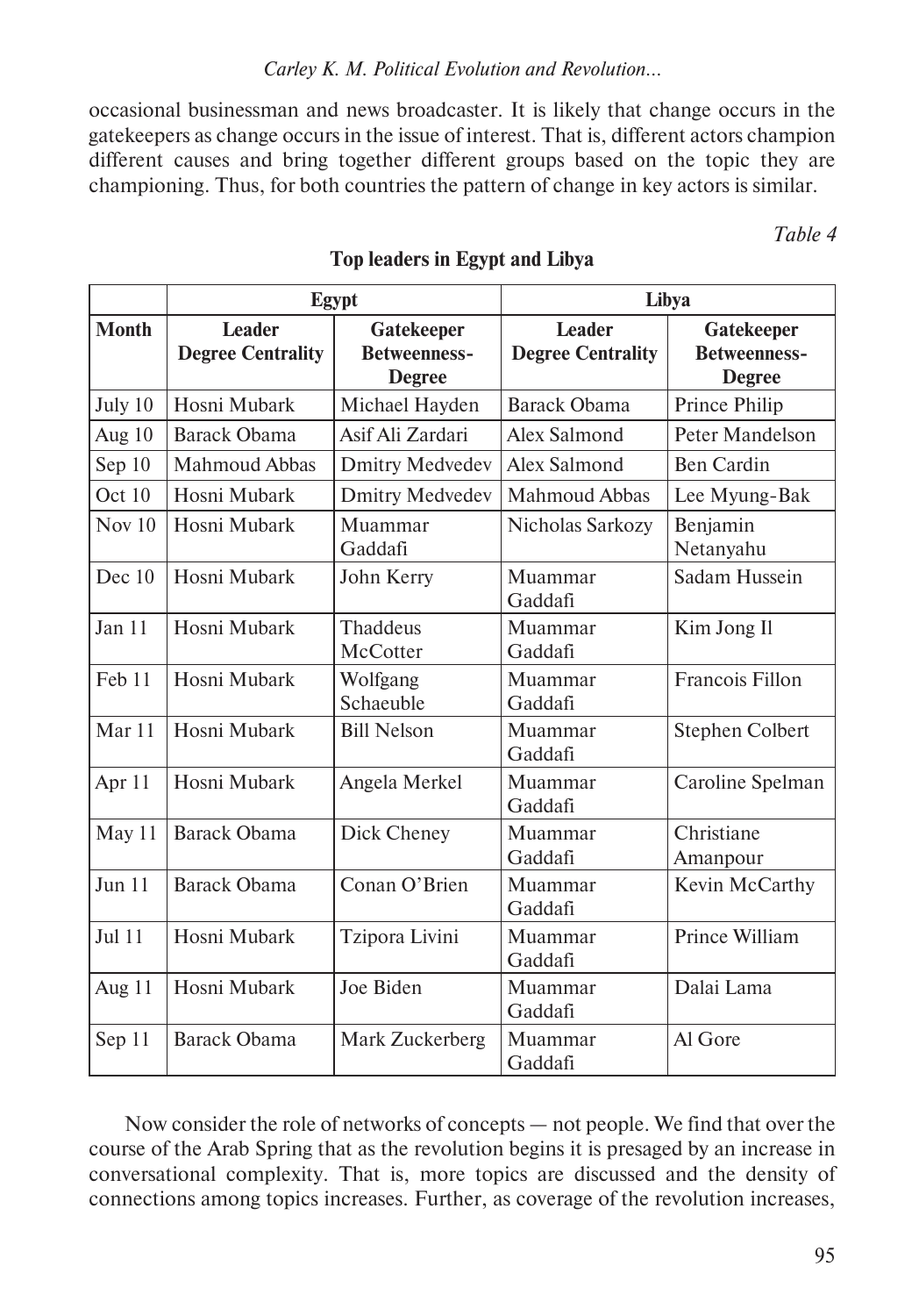coverage of terrorists and terror groups decreases. This suggests that revolutionary activity creates a space where terrorists could engage in subversive activity relatively undetected.

Going further, the concepts related to "topics" highest in degree centrality and betweenness centrality for each of the countries are examined. "Topics" are those concepts representing issues rather than people, organizations or locations. Illustrative topic concepts include religion, oil and gas, and international relations. In both Egypt, prior to the revolution, top degree centrality concepts included oil  $\&$  gas, religion, international relations, economics, and politics, and the elections. In Libya, prior to the revolution, top degree centrality concepts included oil  $\&$  gas, international relations, wiki-leaks, sports, terrorism and economics.

It is after the revolutions begin that striking differences appear. In Egypt, "protest and demonstrations" is the number one concept in degree centrality, then religion. then international relations. When Mubarak resigns, his resignation becomes the third concept. Whereas, in Libya, the number one concept in degree centrality is "war & conflict", international relations is second and rebellion insurgence third. What this shows is that the conversation about revolution in Libya was, right from the start, much more violent. Where the Egyptian revolution was framed in terms of demonstrations and protestors, the Libyan revolution was framed in terms of war and insurgents.

We can go beyond identifying key terms to talk about the impact of the messages being constructed. The theory of communicative reach is a network analysis theory of rhetorical power (Carley and Kaufer 1993). Concepts that are high in either betweenness or degree centrality or in both of these measures, take on special rhetorical roles such that messages or articles that use those concepts will reach more people. Concepts high in both are symbols used mainly for asserting or garnering agreement. Concepts high in degree but low in betweenness are stereotypes — evoking a large common image. In contrast, concepts high in betweenness but low in degree are buzzwords — terms that are easily evoked or evoke other images, but for which there is little agreement on meaning. In Figure 3 we see the top terms that are high in one or more of these dimensions prior to and after the revolution for Egypt. Figure 4 is a similar assessment for Libya.

Contrasting Figures 3 and 4, we see that in Egypt protests became symbolic, whereas in Libya war became symbolic. In Egypt the elections remained a stereotypical image to which numerous other issues were linked. Peace and terrorism, which had been buzzwords prior to the revolution, became irrelevant during it  $-$  leaving economics as the only term used to link disconnected topics. In Libya, the elections, economics, religion and terrorism became buzzwords during the revolution that were easily evoked or which evoked numerous other discussions. Whereas sports, which had been a high stereotype prior to the revolution, became irrelevant during the revolution. These differences suggest a more cohesive argument in Egypt than Libya, the potential for greater disagreement in Libya due to the vacuousness of arguments centering on multiple buzzwords.

One issue that has repeatedly raised its head in the Arab Spring is the role of social media. Many have argued that Twitter and Facebook drove these revolutions (Khamis and Vaughn 2012) or at least impacted the outcomes (Zhuo et al. 2011). Our work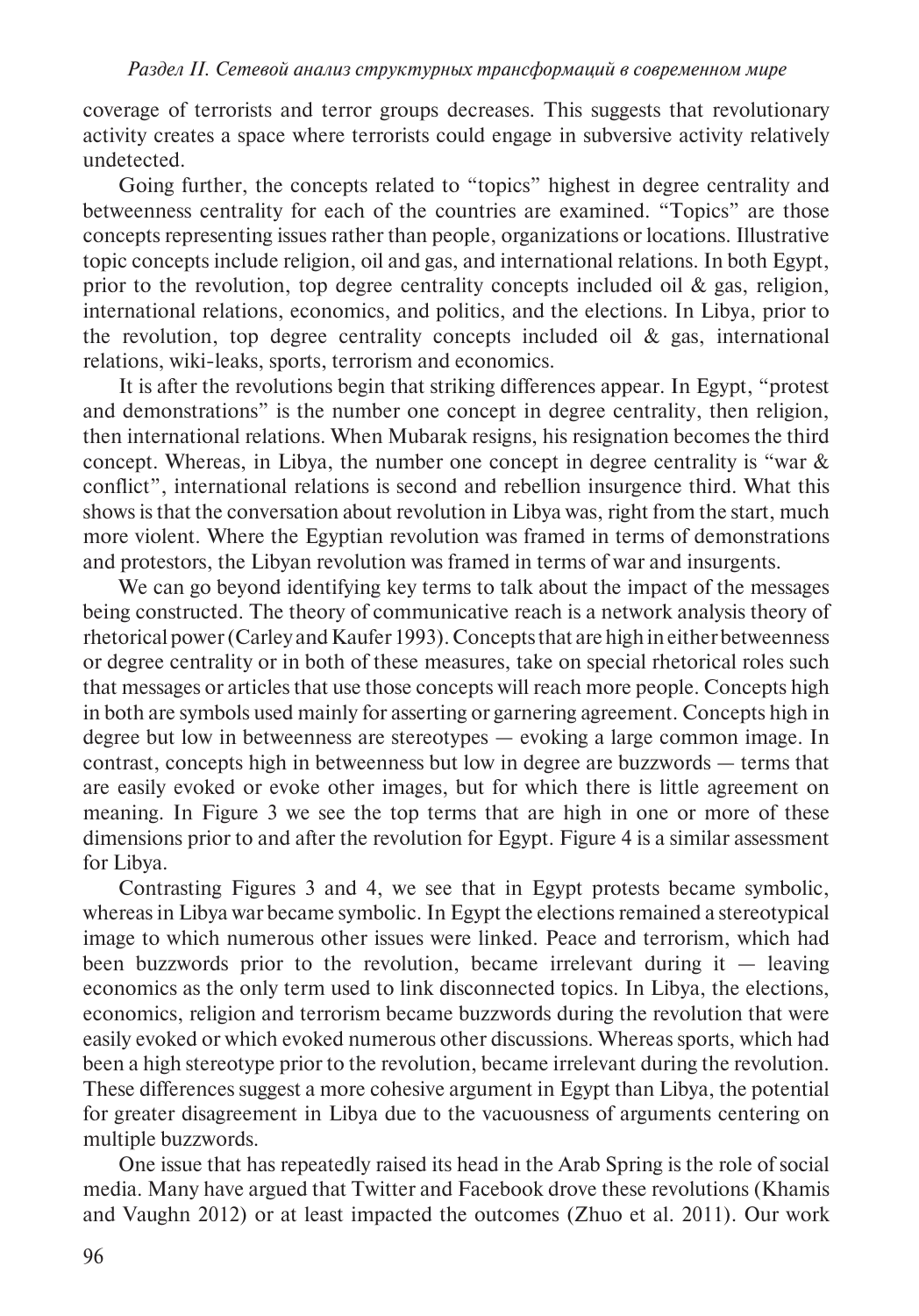suggests that social media was not a cause but a facilitator. Moreover, it was more of a tool used by the educated in large cities, than in the population at large. A critical issue, however, hinges on whether information is spreading faster via social media and so fomenting the revolution simply through this speed of communication.



*Figure 3. Change in communicative reach of critical concepts for Egypt*



*Figure 4. Change in communicative reach of critical concepts for Libya*

Of these social media, Twitter in particular is interesting from a social network perspective. The Twitter network itself is a communication network. In related work we have found that Twitter networks are distinct from social networks in that the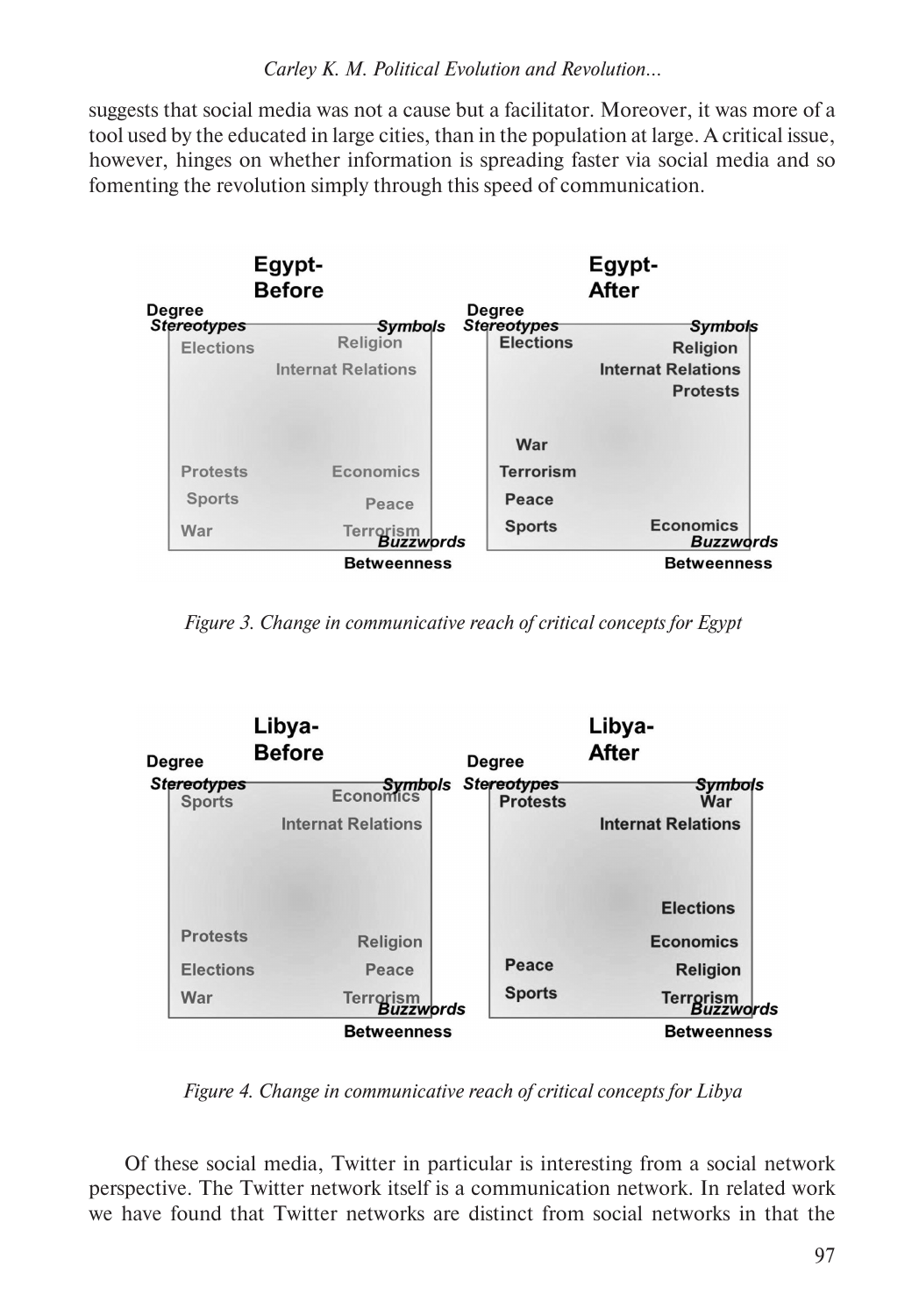Twitter networks have a preponderance of stars, thus many more stars and far less reciprocity than seen in actual social networks. In a related study we examined the role of social media in Syria (Pfeffer and Carley 2012b). We found that across time there was no correlation between the highs and lows of Twitter coverage and newspaper coverage. However, if you focus in on specific events then there is a correlated pattern. Specifically, for human initiated events such as the mass demonstration near the Homs city center in Syria, information on the event spreads by Twitter about 1 day prior to the spread of information by newspapers. However, for the more detailed follow-up stories and information, news leads Twitter. To the extent that revolutionary activity requires coordination, social media is valuable due to early signaling; but to the extent that revolutionary motivation requires understanding, traditional media is valuable due to in-depth coverage.

### **Discussion**

This paper has presented an overview of two extensive projects that used network analysis to understand evolution and revolution in political systems. Social networks and indeed full meta-networks connecting who, what, when, where, why, and how were extracted from on-line open source data. Using news media, tags from news media, and Twitter, we were able to gain insight into the key actors and changes in the networks over time.

A key limitation of this work is that only English-language texts were used. However, even with this limitation we find new and critical insights into these politically transformative events. A critical feature of this work is that we are extracting the networks using a mixed initiative (human and computer) approach. The strength of this approach is that huge volumes of data can be processed. The weakness of this approach is that even with human review, some core concepts and some actors are missed. However, more importantly, relations among these entities may be missed and those found are not segregated by type; that is, relations such as talked about and worked together cannot be distinguished. Future work to improve entity extraction will be valuable. Even more valuable will be work on relation typing.

The analyses we conducted were of the political elites. This means that media stars and politicians in other countries show up, even in social networks associated with a specific country. Thus, for example, the American Presidents show up as key actors in most countries. Additional insights could be gained by removing all actors not from the country in question, and then examining how the country-only networks evolve. Future researchers might take this approach.

Despite these limitations, key insights were made. At a methodological level, this work demonstrates the importance of using two-mode and meta-network level multimode metrics as they facilitate identifying secondary actors. As noted, primary key actors in political elite networks are likely to be just the known top leaders. To get at the important but more hidden actors, secondary actors need to be considered. The twomode and multi-mode metrics support finding such secondary actors.

In cases of state stability like the Sudan, these secondary actors may form coalitions allowing successful change. External actors with undue influence are often identifiable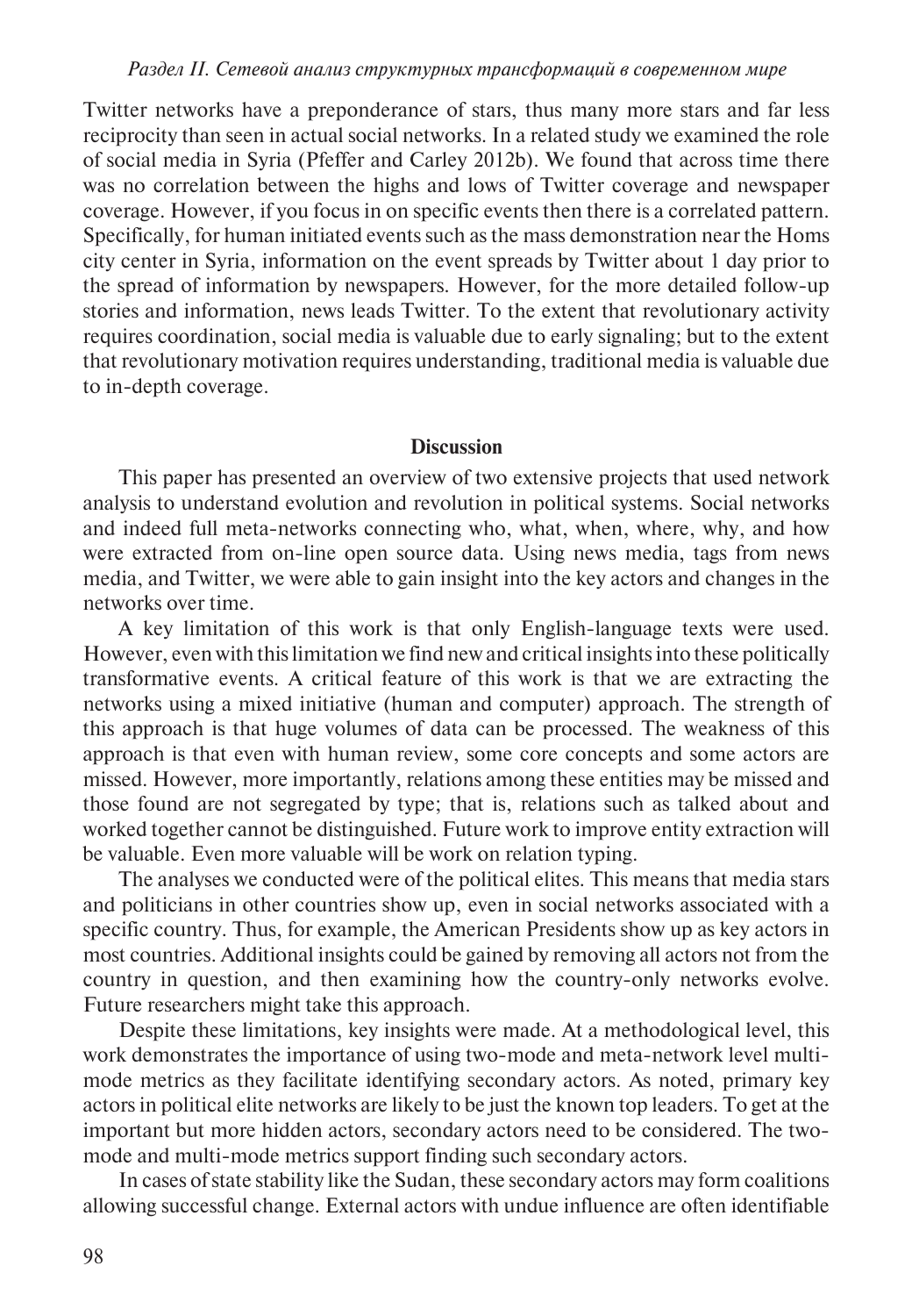as secondary actors. Finally there is more volatility in these secondary positions than in the primary key actors. Thus political analysts would want to continually monitor the secondary actors.

In the case of the onset of revolution, secondary actors play a critical role. Secondary actors may serve as emergent leaders and so during the revolution effect change despite not having a formal position in the power structure. Revolutionaries, particularly in a social media coordinated revolution, may be difficult to identify without extreme data cleaning. And, as in the case of ongoing state stability, during revolutionary periods secondary actors are highly volatile. The frequency of change in secondary actors over the 10 month time period for all 18 countries is 0.9; whereas the frequency of change in primary actors is 0.3. Further, this high frequency of change appears related to change in issues of import. This suggests that these secondary actors may be gaining and losing power as the political conversation switches among topics.

These and many other questions can be addressed using network analytics. In general, the key is to move beyond just the social network and to consider the metanetwork. The second key is to consider change in these networks.

### **References**

*Anderson L*. Demystifying the Arab Spring: Parsing the Differences Between Tunisia, Egypt and Libya // Foreign Affairs. 2011. Vol. 90. No 8. Pp. 48–54.

*Carley K.M., Kaufer D*. Semantic Connectivity: An Approach for Analyzing Semantic Networks // Communication Theory. 1993. Vol. 3. No 3. Pp. 183–213.

*Carley K.M*. Smart Agents and Organizations of the Future // The Handbook of New Media / Ed. by L. Lievrouw and S. Livingstone. Thousand Oaks, CA: Sage, 2002.

*Carley K.M., Columbus D., Azoulay A*. AutoMap User's Guide 2012. Carnegie Mellon University, School of Computer Science, Institute for Software Research, Technical Report, CMU-ISR-12-106, 2012a.

*Carley K.M., Reminga J., Storrick J., Columbus D*. ORA User's Guide 2012. Carnegie Mellon University, School of Computer Science, Institute for Software Research, Technical Report, CMU-ISR-12-105, 2012b.

*Carley K.M., Bigrigg M., Diallo B*. Data-to-Model: A Mixed Initiative Approach for Rapid Ethnographic Assessment, Computational and Mathematical Organization Theory, 2012c. Vol. 18. No 3. Pp. 300–327.

*Deng F.M*. A Nation in Turbulent Search of Itself // Annals of the American Academy of Political Social Science. 2006. Vol. 603. No 1. Pp. 155–162.

*Diesner J., Carley K.M*. Revealing Social Structure from Texts: Meta-Matrix Text Analysis as a novel method for Network Text Analysis // Causal Mapping for Information Systems and Technology Research: Approaches, Advances, and Illustrations. Harrisburg, PA: Idea Group Publishing, 2005.

*Khamis S., Vaughn K*. 'We Are All Khaled Said': The potentials and limitations of cyberactivism in triggering public mobilization and promoting political change // Journal of Arab & Muslim Media Research, 2012. Vol. 4. No 23. Pp. 145–163.

*Pfeffer J., Carley K.M*. Rapid Modeling and Analyzing Networks Extracted from Pre-Structured News Articles // Computational and Mathematical Organization Theory. 2012a. Vol. 18. No 3. Pp. 280–299.